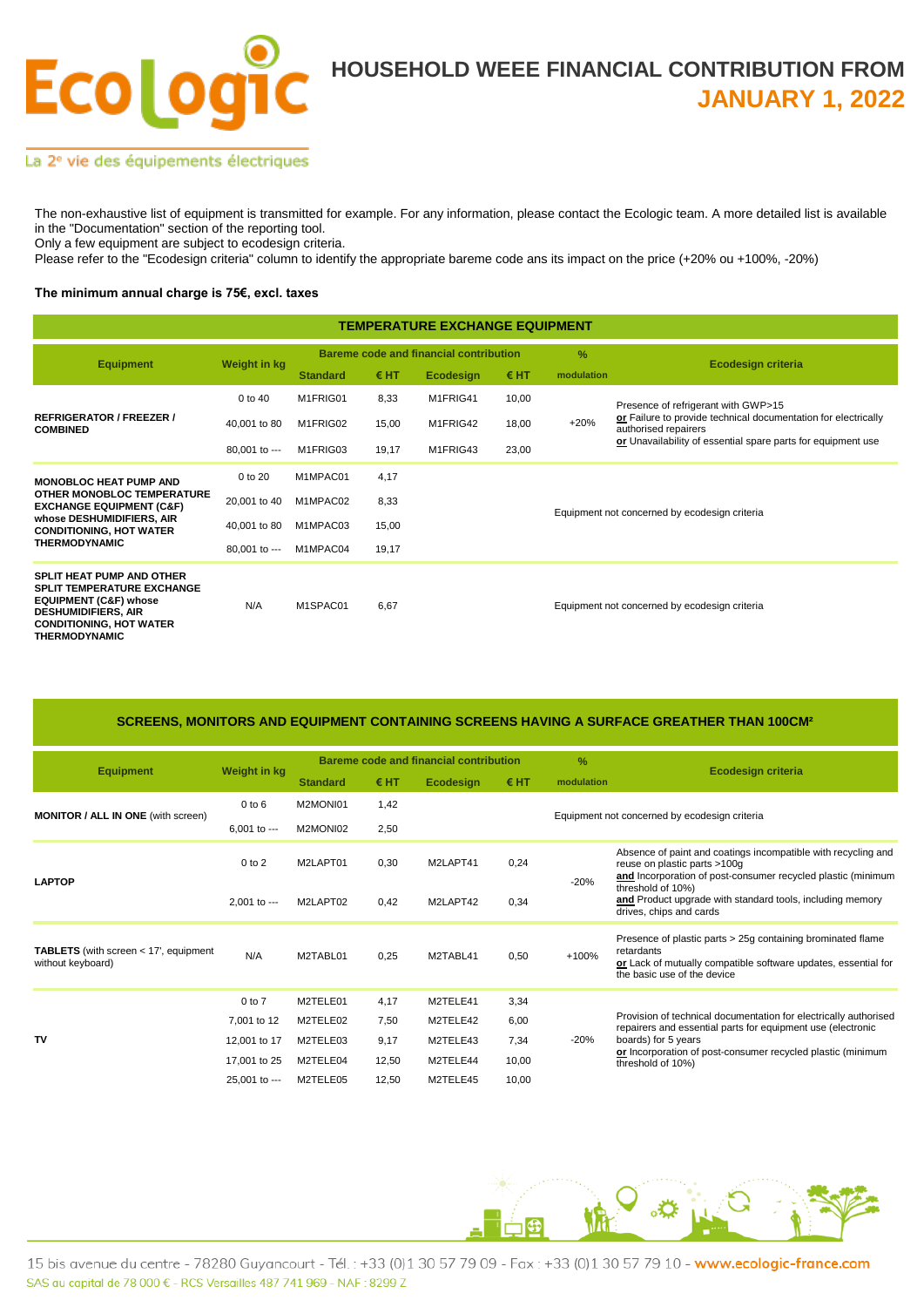

La 2<sup>e</sup> vie des équipements électriques

| <b>LARGE EQUIPMENT (any external dimension more than 50cm)</b>       |               |                                               |       |           |      |                                               |                                                                                                                                                 |  |  |
|----------------------------------------------------------------------|---------------|-----------------------------------------------|-------|-----------|------|-----------------------------------------------|-------------------------------------------------------------------------------------------------------------------------------------------------|--|--|
|                                                                      | Weight in kg  | <b>Bareme code and financial contribution</b> |       |           |      | $\frac{9}{6}$                                 |                                                                                                                                                 |  |  |
| <b>Equipment</b>                                                     |               | <b>Standard</b>                               | € HT  | Ecodesign | € HT | modulation                                    | <b>Ecodesign criteria</b>                                                                                                                       |  |  |
| <b>WASHING MACHINE</b>                                               | N/A           | M4LVLI01                                      | 8,33  | M4LVLI41  | 6,66 | $-20%$                                        | Provision of essential parts for equipment use for 11 years<br>or Incorporation of post-consumer recycled plastic (minimum<br>threshold of 10%) |  |  |
| <b>DISHWASHER</b>                                                    | N/A           | M4LVVA01                                      | 8,33  | M4LVVA41  | 6,66 | $-20%$                                        | Provision of essential parts for equipment use for 11 years<br>or Incorporation of post-consumer recycled plastic (minimum<br>threshold of 10%) |  |  |
| <b>OVEN / COOKING RANGE /</b><br><b>WASHER-DRYER / DRYER</b>         | 0 à 30        | M4FOSL01                                      | 4,17  |           |      | Equipment not concerned by ecodesign criteria |                                                                                                                                                 |  |  |
|                                                                      | 30.001 à ---  | M4FOSL02                                      | 8,33  |           |      |                                               |                                                                                                                                                 |  |  |
|                                                                      | 0 to 60       | M4CECH01                                      | 5,00  |           |      | Equipment not concerned by ecodesign criteria |                                                                                                                                                 |  |  |
| <b>WATER HEATHER / BOILER</b>                                        | 60.001 to --- | M4CECH02                                      | 10,00 |           |      |                                               |                                                                                                                                                 |  |  |
| OIL BAIL HEATHER                                                     | N/A           | M4HUIL01                                      | 1,67  |           |      | Equipment not concerned by ecodesign criteria |                                                                                                                                                 |  |  |
|                                                                      | $0$ à $6$     | M4EDPM01                                      | 0,30  |           |      | Equipment not concerned by ecodesign criteria |                                                                                                                                                 |  |  |
| <b>ELECTRIC MOBILITY EQUIPMENT</b><br>(included e-scooters, e-bikes, | 6,001 to 10   | M4EDPM02                                      | 0,75  |           |      |                                               |                                                                                                                                                 |  |  |
| e-cargo, )                                                           | 10,001 to 30  | M4EDPM03                                      | 1,50  |           |      |                                               |                                                                                                                                                 |  |  |
|                                                                      | 30,001 to --- | M4EDPM04                                      | 2,50  |           |      |                                               |                                                                                                                                                 |  |  |
| <b>OTHER LARGE EQUIPMENT</b>                                         | 0 to 5        | M4AGEQ01                                      | 0,58  |           |      | Equipment not concerned by ecodesign criteria |                                                                                                                                                 |  |  |
|                                                                      | 5,001 to 9    | M4AGEQ02                                      | 1,04  |           |      |                                               |                                                                                                                                                 |  |  |
|                                                                      | 9,001 to 15   | M4AGEQ03                                      | 2,08  |           |      |                                               |                                                                                                                                                 |  |  |
|                                                                      | 15,001 to 35  | M4AGEQ04                                      | 4,17  |           |      |                                               |                                                                                                                                                 |  |  |
|                                                                      | 35,001 to --- | M4AGEQ05                                      | 8,33  |           |      |                                               |                                                                                                                                                 |  |  |

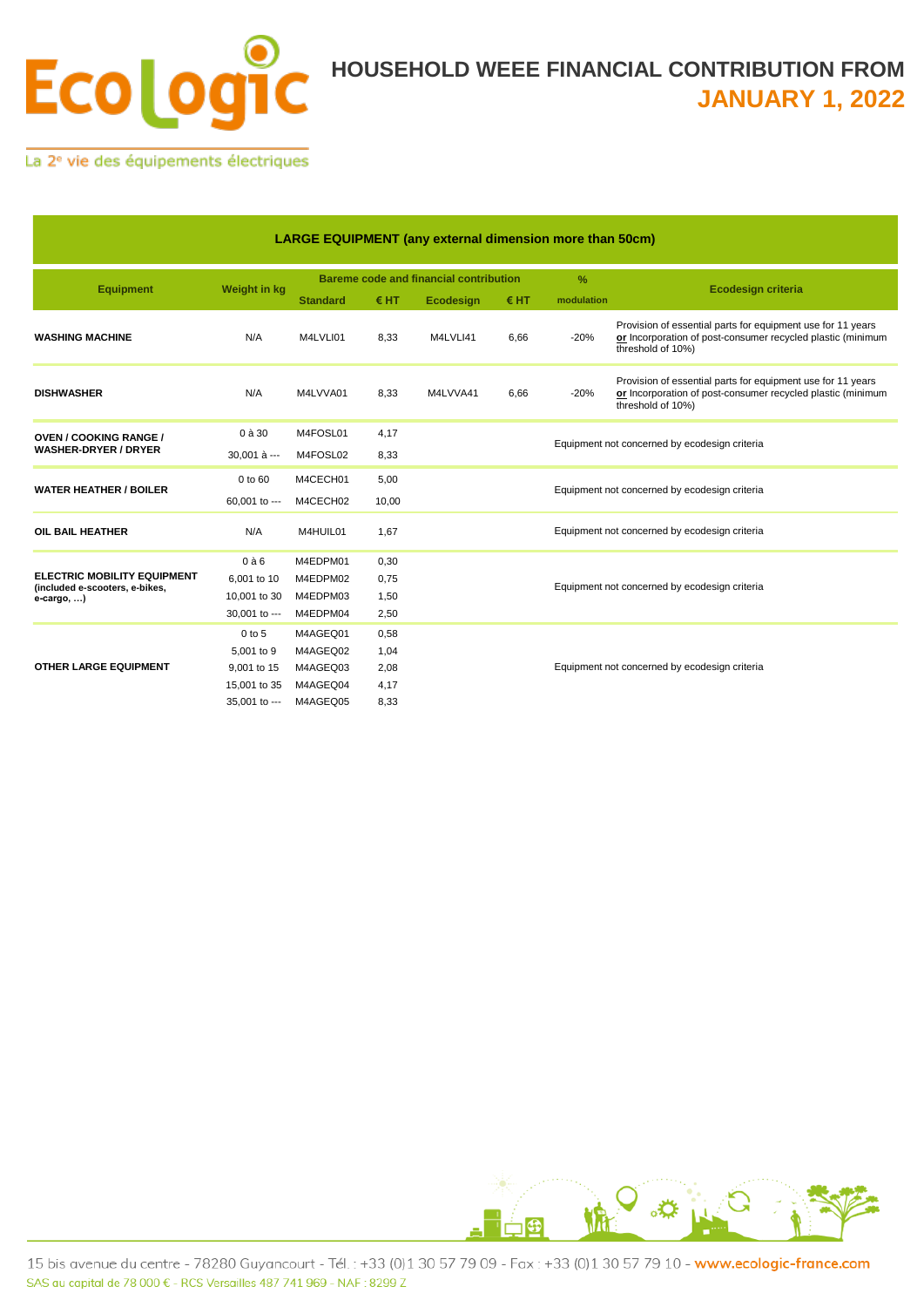

La 2<sup>e</sup> vie des équipements électriques

| <b>SMALL EQUIPMENT (no external dimension more than 50cm)</b> |                     |                                               |       |           |      |                                               |                                                                                                                                                                                                                                   |  |
|---------------------------------------------------------------|---------------------|-----------------------------------------------|-------|-----------|------|-----------------------------------------------|-----------------------------------------------------------------------------------------------------------------------------------------------------------------------------------------------------------------------------------|--|
|                                                               |                     | <b>Bareme code and financial contribution</b> |       |           |      | $\%$                                          |                                                                                                                                                                                                                                   |  |
| <b>Equipment</b>                                              | <b>Weight in kg</b> | <b>Standard</b>                               | €HT   | Ecodesign | €HT  | modulation                                    | <b>Ecodesign criteria</b>                                                                                                                                                                                                         |  |
| <b>COFFEE MAKER / KETTLE /</b><br><b>TEA MAKER</b>            | N/A                 | M5CBTH01                                      | 0,25  | M5CBTH41  | 0,20 | $-20%$                                        | Provision of essential parts for equipment use for 5 years<br>and Provision of technical documentation for electrically<br>authorised repairers                                                                                   |  |
|                                                               | $0$ to $2$          | M5ASPI01                                      | 0,25  | M5ASPI41  | 0,30 |                                               |                                                                                                                                                                                                                                   |  |
|                                                               | 2,001 to 4          | M5ASPI02                                      | 0,42  | M5ASPI42  | 0,50 |                                               | Presence of plastic parts > 25 grams containing brominated                                                                                                                                                                        |  |
| <b>VACCUM CLEANER</b>                                         | 4,001 to 6          | M5ASPI03                                      | 0,71  | M5ASPI43  | 0,85 | $+20%$                                        | flame retardants<br>or Failure to provide technical documentation for electrically                                                                                                                                                |  |
|                                                               | 6,001 to 8          | M5ASPI04                                      | 1,00  | M5ASPI44  | 1,20 |                                               | authorised repairers<br>or Unavailability of essential spare parts for equipment use                                                                                                                                              |  |
|                                                               | 8,001 to ---        | M5ASPI05                                      | 1,33  | M5ASPI45  | 1,60 |                                               |                                                                                                                                                                                                                                   |  |
|                                                               |                     |                                               |       |           |      |                                               |                                                                                                                                                                                                                                   |  |
| ELECTRIC DRILL /                                              | $0$ à 1,5           | M5PEVI01                                      | 0,25  | M5PEVI41  | 0,30 | $+20%$                                        | Failure to provide technical documentation for electrically<br>authorised repairers<br>or Unavailability of essential spare parts for equipment use                                                                               |  |
| <b>SCREW DRIVER</b>                                           | 1,501 to $--$       | M5PEVI02                                      | 0,42  | M5PEVI42  | 0,50 |                                               |                                                                                                                                                                                                                                   |  |
| PORTABLE GAMES CONSOLE                                        | N/A                 | M5COJP01                                      | 0,05  | M5COJP41  | 0,06 | $+20%$                                        | Failure to provide technical documentation for electrically<br>authorised repairers<br>or Unavailability of essential spare parts for equipment use<br>or Presence of brominated flame retardants in plastic body of<br>equipment |  |
| <b>GAME CONSOLE</b>                                           | N/A                 | M5COJS01                                      | 0,42  | M5COJS41  | 0,50 | $+20%$                                        | Failure to provide technical documentation for electrically<br>authorised repairers<br>or Unavailability of essential spare parts for equipment use<br>or Presence of brominated flame retardants in plastic body of<br>equipment |  |
| <b>MICRO-WAVE OVEN</b>                                        | N/A                 | M5MICW01                                      | 2,50  |           |      |                                               | Equipment not concerned by ecodesign criteria                                                                                                                                                                                     |  |
|                                                               | 0 to 0.5            | M5CABD01                                      | 0,02  |           |      |                                               |                                                                                                                                                                                                                                   |  |
| <b>CABLE WITH CONNECTORS</b>                                  | $0,501$ to ---      | M5CABD02                                      | 0, 15 |           |      | Equipment not concerned by ecodesign criteria |                                                                                                                                                                                                                                   |  |
|                                                               | $0$ to $0,2$        | M5APEQ01                                      | 0,02  |           |      |                                               |                                                                                                                                                                                                                                   |  |
| OTHER SMALL EQUIPMENT<br>(luminaire included)                 | 0,201 to 0,5        | M5APEQ02                                      | 0,06  |           |      |                                               |                                                                                                                                                                                                                                   |  |
|                                                               | 0,501 to 1          | M5APEQ03                                      | 0,11  |           |      |                                               |                                                                                                                                                                                                                                   |  |
|                                                               | 1,001 to 2          | M5APEQ04                                      | 0,21  |           |      |                                               |                                                                                                                                                                                                                                   |  |
|                                                               | 2,001 to 4          | M5APEQ05                                      | 0,42  |           |      |                                               |                                                                                                                                                                                                                                   |  |
|                                                               | 4,001 to 6          | M5APEQ06                                      | 0,71  |           |      | Equipment not concerned by ecodesign criteria |                                                                                                                                                                                                                                   |  |
|                                                               | 6,001 to 8          | M5APEQ07                                      | 1,00  |           |      |                                               |                                                                                                                                                                                                                                   |  |
|                                                               | 8,001 to 10         | M5APEQ08                                      | 1,33  |           |      |                                               |                                                                                                                                                                                                                                   |  |
|                                                               | 10,001 to 15        | M5APEQ09                                      | 1,75  |           |      |                                               |                                                                                                                                                                                                                                   |  |
|                                                               | 15,001 to 20        | M5APEQ10                                      | 2,50  |           |      |                                               |                                                                                                                                                                                                                                   |  |
|                                                               | 20.001 to ---       | M5APEQ11                                      | 5,00  |           |      |                                               |                                                                                                                                                                                                                                   |  |



15 bis avenue du centre - 78280 Guyancourt - Tél.: +33 (0)1 30 57 79 09 - Fax: +33 (0)1 30 57 79 10 - www.ecologic-france.com SAS au capital de 78 000 € - RCS Versailles 487 741 969 - NAF : 8299 Z